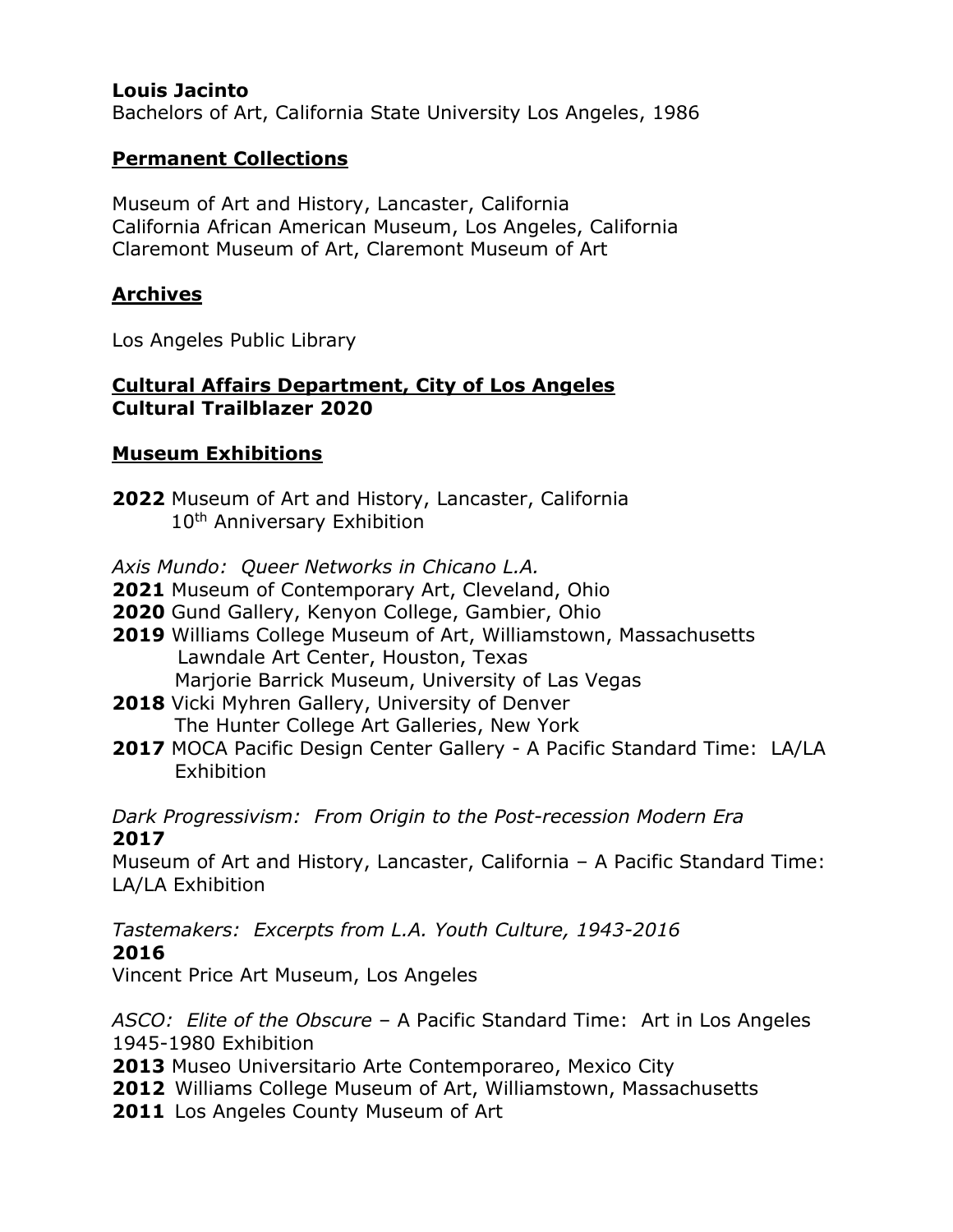*re:present L.A.* **2012** Vincent Price Art Museum, Los Angeles

*One Hour Photo* **2010** American University Museum, Katzen Arts Center, Washington D.C.

*Vexing: Female Voices of East LA Punk* **2009** Museo de las Artes, Guadalajara, Mexico **2008** Claremont Museum of Art

## **Gallery Exhibitions**

### **2022**

Code Orange, Robert Berman Gallery, Santa Monica, CA Louis Jacinto Photography, Jean Deleage Gallery at CASA 0101, Los Angeles

### **2020**

Tarfest 2020 Presents: Transition, LaunchLA Gallery Coagula Curatorial Presents Coagula Editions

#### **2019**

Celebrating All Matter, Matter Studio Gallery, Los Angeles Ex voto: Santisima, Lisa Derrick Fine Art, Los Angeles Like There's No Tomorrow, ESXLA, Los Angeles Goddesses and Gods, Lisa Derrick Fine Art, Los Angeles 2 Degrees, Avenue 50 Studio Gallery, Los Angeles

### **2018**

Unearthing Matter, Matter Studio Gallery, Los Angeles GRONKPATSSIPARTY, LACE Gallery, Los Angeles Protest, Art Share L.A., Los Angeles Viva Las Fotos: A Day of The Dead Memorial for Laura Aguilar, Avenue 50 Studio, Los Angeles Out In The Street, MuzeuMM, Los Angeles Nude Art L.A., Art Share L.A., Los Angeles It's Only Rock 'n' Roll, Music Photography From The Edge: Front and Center Castelli Art Space, Los Angeles,

### **2017**

From Her: An Exhibition in Honor of National Women's History Month, Biscailuz Gallery, Los Angeles, California

### **2016**

6 TH CHICANA/O BIENNIAL, MACLA, San Jose, California PASSION FOR FRIDA, Sanchez Contemporary, Group Show, Oakland, California MONTH OF PHOTOGRAPHY (MOPLA), Santa Monica, California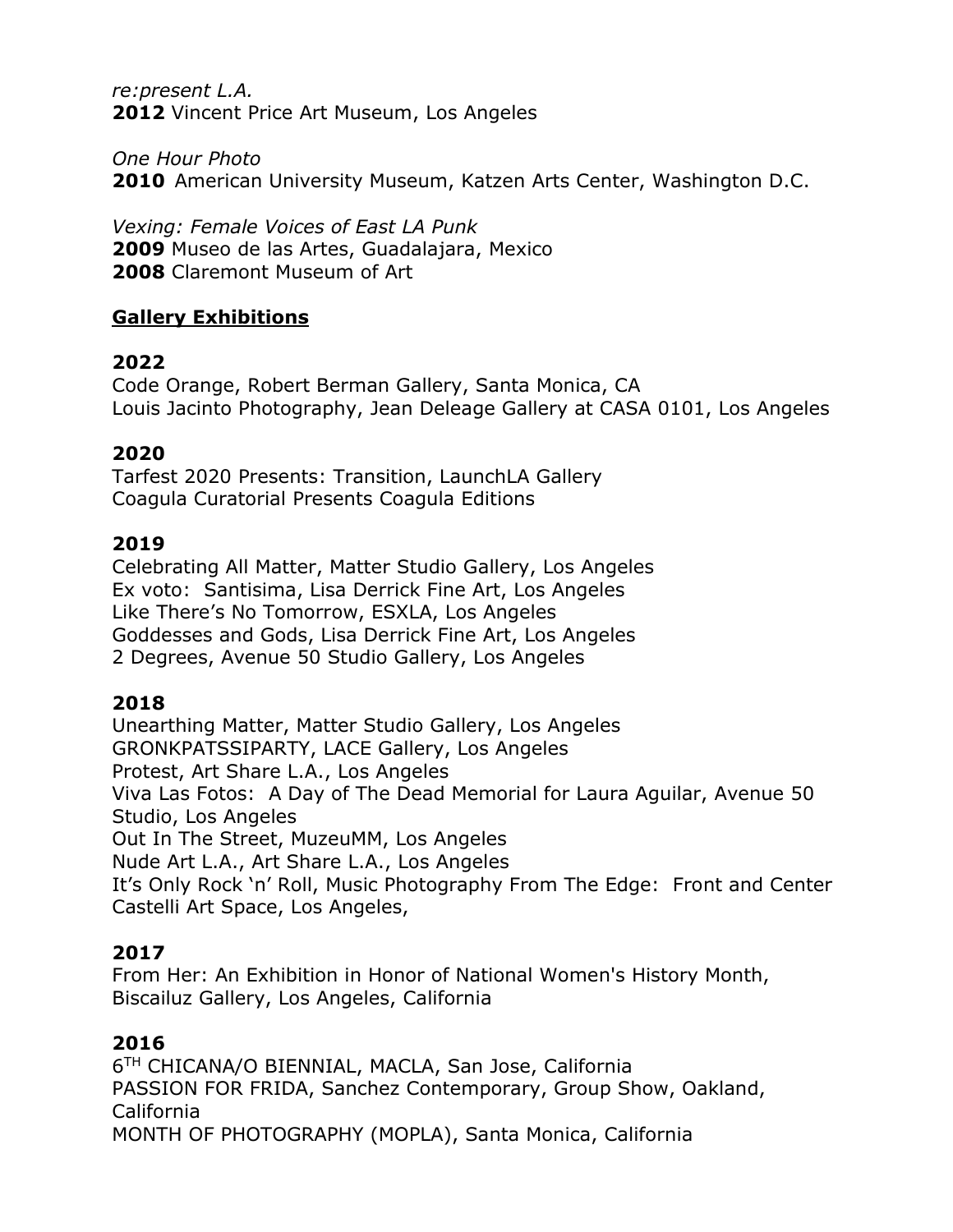#### **2015**

L.A. JURIED EXHIBITION, L.A. Municipal Art Gallery, Group Show, PUNK MEETS ART, Avenue 50 Studio, Los Angeles

### **2014**

photo + axis, Group Show, Mission Mountains, Montana L.A. Municipal Art Gallery, Open Call, Group Show

#### **2013**

Loft at Liz's, Spaces: Inside, Outside and In-between, Month Of Photography LA, Group Show, Los Angeles

### **2012**

Orange County Center for Contemporary Art, Random Acts of Time, Group Show, Santa Ana, California

### **2011**

Mr. Brainwash Art Show, Group Show, Los Angeles Antebellum Gallery, Alice Bag Show, Two Artists Show, Los Angeles Thomas Paul Fine Art, Valdez/Jacinto: 80s Portraits, Los Angeles L.A. Center Digital Art, Ten To Watch, Group Show L.A. Municipal Art Gallery, Open Call, Group Show Gallery 661, Politicon 2011, Art of Politics, Group Show, Lancaster, California 1650 Gallery, Urban Landscape, Group Show, Los Angeles

### **2010**

Korean Cultural Center, TarFest Exhibition, Los Angeles Picture This Gallery, Frida Kahlo, Group Show, Long Beach, California

Smashbox Gallery, Month Of Photography Los Angeles, Group Show, Culver City, California

DRKRM. Gallery West, Art of Music Photography, Group Show, Santa Monica urban:sanctuary Gallery, Art Within Reach, Group Show, Los Angeles DRKRM. Gallery, Mick & Friends: Collection of Rock & Roll Photography, Group Show, Los Angeles

Casa 0101 Gallery, Prayer for Juarez, Group Show, Los Angeles

### **2009**

DRKRM. Gallery, Last Picture Show '09, Group Show, Los Angeles Beyond Eden, L.A. Municipal Gallery, Group Show DRKRM. Gallery, MONDO GRONK - GRONKPATSSIPARTY, Two Artists Show, Los Angeles

L.A. Municipal Art Gallery, Open Call, Group Show

Gallery Thirty One, Open Space, Group Show, Sierra Madre, California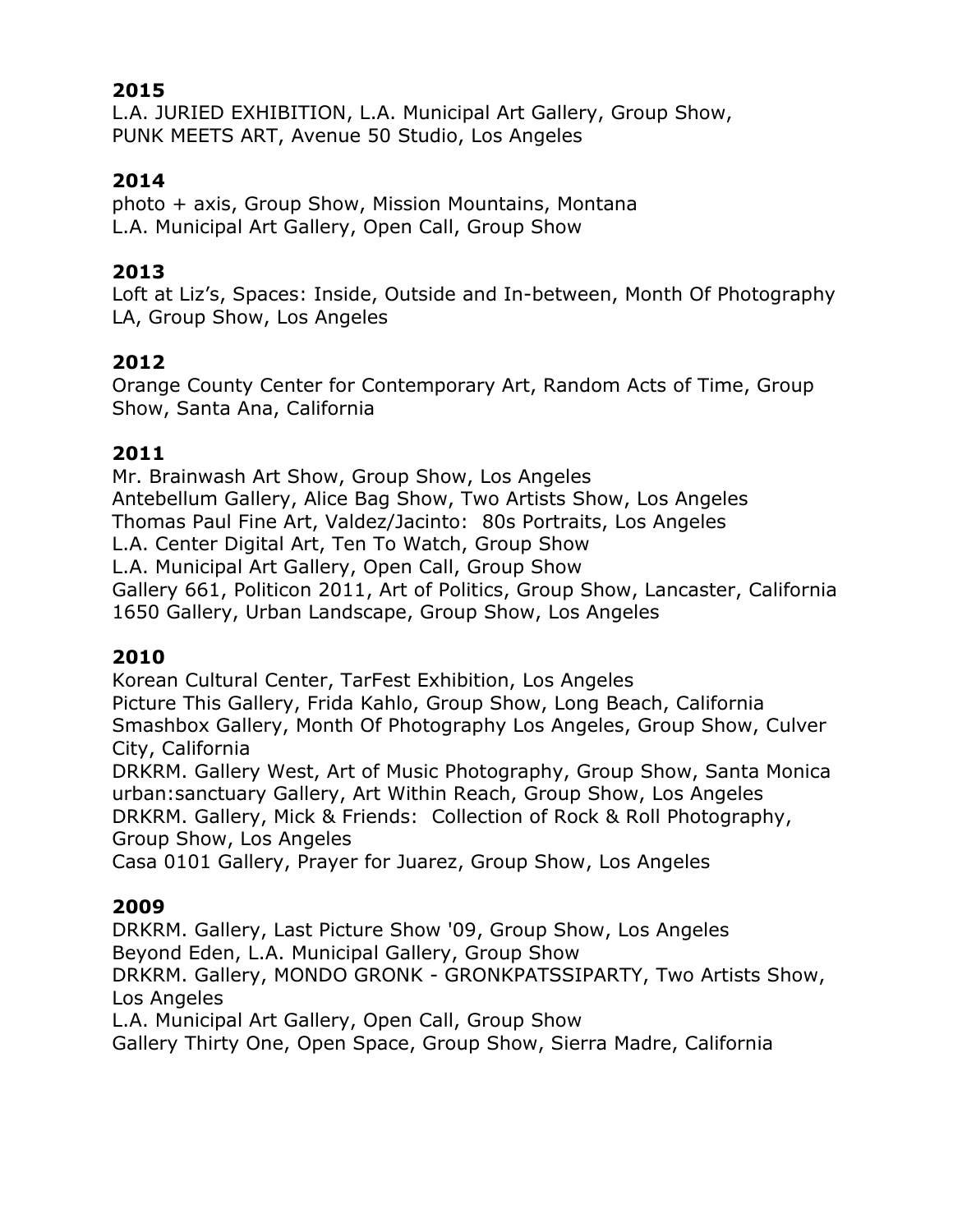## **2008**

DRKRM. Gallery, Last Picture Show, Group Show, Los Angeles I-5 Gallery, Group Show, Los Angeles DRKRM. Gallery, PUNKROCK LOSANGELES, Two Artists Show, Los Angeles

## **2007**

DRKRM. Gallery, Destroy All Music: The Masque and Beyond, Two Artists Show, Los Angeles I-5 Gallery, Group Show, Los Angeles L.A. Municipal Art Gallery, Open Call, Group Show

## **1994**

Tsunami Gallery, Group Show, Los Angeles

# **1993**

LA ART - Installations One Gallery, Censored, Group Show, Encino, California LA ART - Installations One Gallery, Photo-Graphy, Group Show, Encino, California

## **1992**

LA ART - Installations One Gallery, Urban Landscapes II, Group Show, Los Angeles

# **1990**

LA Art - Installations One Gallery, Remembering John Lennon, Group Show, Redondo Beach, California

### **1989**

LA Art - Installations One Gallery, Group Show, Urban Landscapes, Encino, California

L.A. Municipal Art Gallery, Open Call, Group Show

# **1985**

ONE Inc., Group Show, Los Angeles

# **1982**

Sunset Junction, Sunset Junction Street Fair, Solo Show, Los Angeles

# **1980**

Beyond Baroque Gallery, Anti-World War III, Group Show, Venice, California